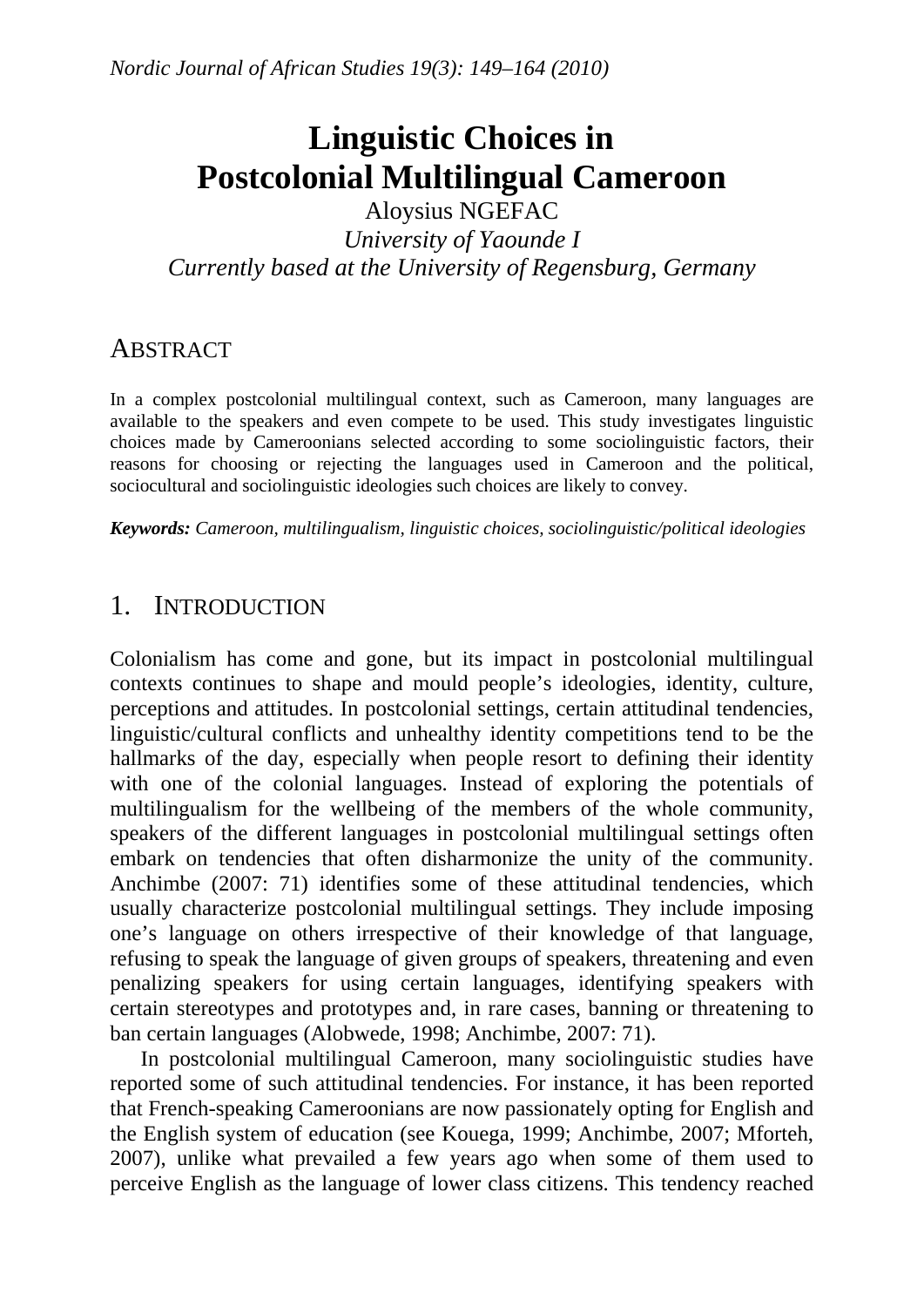the point where some provocative expressions such as "anglo", "anglofool" and "les anglos là" were often used by some French-speaking Cameroonians to describe their English-speaking counterparts and counter-provocative expressions were used in return to also identify and describe French-speaking Cameroonians (Anchimbe, 2007; Mforteh, 2007).

Previous studies such as Kouega (1999), Anchimbe (2007) and Mforteh (2007) have diligently studied attitudes and perceptions of Cameroonians in relation to the two colonial languages. But what these studies present is just a tip of the iceberg of the different levels of perceptions and attitudes that prevail in a complex postcolonial multilingual context such as Cameroon, a country blessed with a multiplicity of languages with different statuses and functions. In other words, previous studies have only described attitudes and perceptions within the dynamics of colonial languages, English and French, which serve as the official languages of Cameroon. Similar attitudinal tendencies, which prevail in Cameroon in relation to such languages as Camfranglais, Mbokotok and Kamtok, are still to be investigated. Current tendencies in relation to previously studied languages, such as English and French, are equally of interest. This study therefore sets out to investigate choices speakers make as far as the different languages spoken in Cameroon are concerned (Kamtok, Camfranglais, indigenous languages, Mbokotok, English and French), the reasons for choosing to speak or for choosing to reject certain languages and attitudinal tendencies that ensue from the choices. The language choices are investigated in relation to some sociolinguistic factors. Many sociolinguistic variables, such as occupation, gender and ethnicity, may have a significant influence on the speakers' choices, but the scope of this paper is limited to linguistic background (Anglophone or Francophone) and age.

### 2. POSTCOLONIAL SETTINGS AND MULTILINGUALISM

Since postcolonialism cannot exist without colonialism, it is worthwhile to first of all succinctly provide some hallmarks of colonialism and its impact on the linguistic maps of the colonised nations before discussing the linguistic situation of postcolonial settings. This dehumanising practice referred to as colonialism involved the total domination and transformation of African and Asian nations by some Western nations. Through this practice the political, economic and social life of the colonised nations was invaded, transformed and controlled by the colonisers; the worldviews, cultures and languages of the colonised people were eroded and subjected to an inferior position; their minds and cosmic vision were upset and they were finally made to understand that everything of theirs was barbaric, satanic and inferior (Ngefac, forthcoming).

Among all the dehumanising dimensions of colonialism, the most disastrous, at least in my opinion, is the upsetting of the minds of the indigenous population. Before colonialism, most African and Asian areas already had well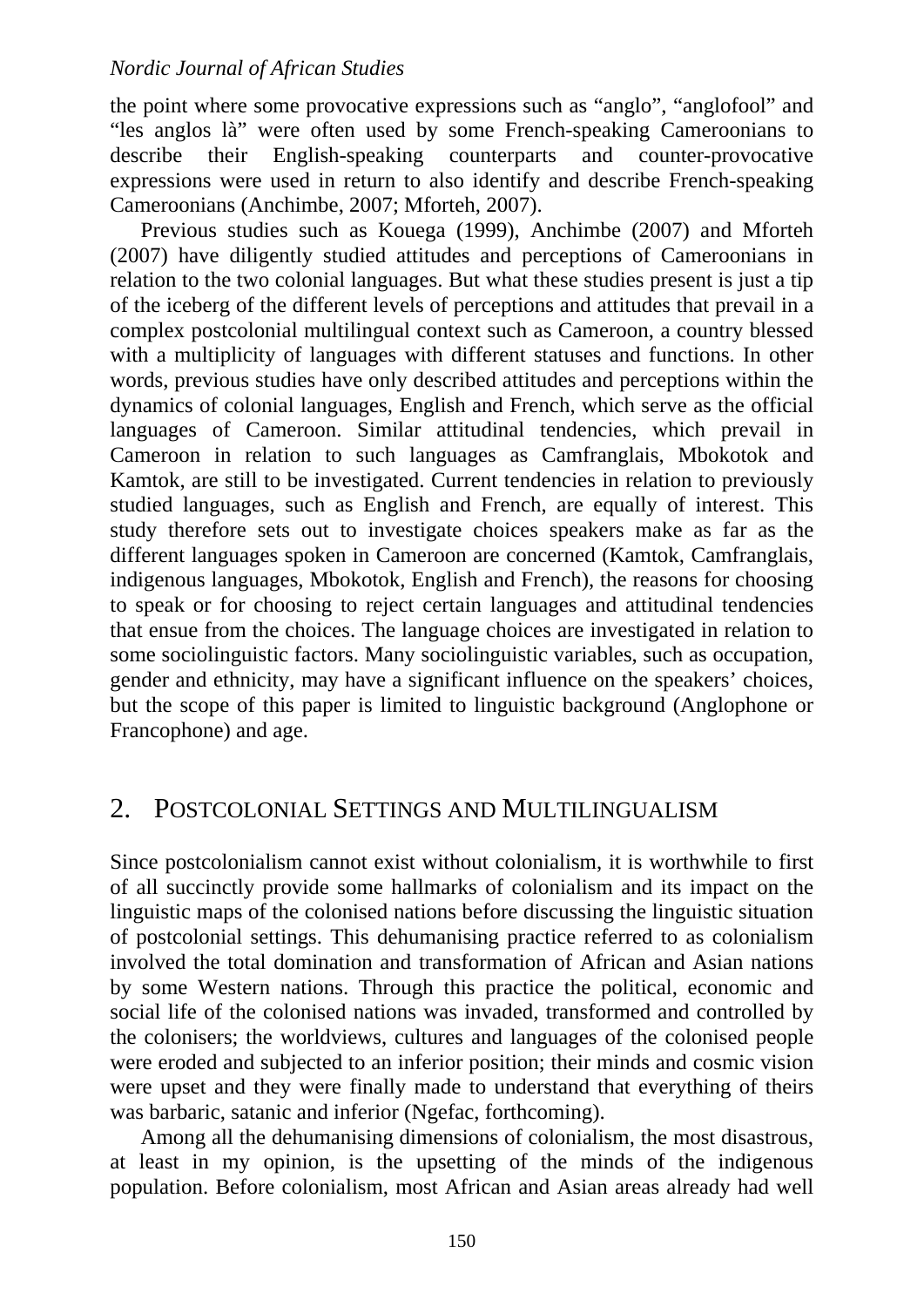organised and established political, social, economic and communicative systems. Linguistically, most of these areas already had complex multilingual landscapes and colonialism only came in to make them more complex by introducing colonial languages. Anchimbe (2007: 3) joins Makoni and Meinhof (2003: 1) to affirm that intertribal marriages, the random displacement of slaves for slave trade and slavery, migrations, the quest for peaceful neighbours, the search for fertile soils and interethnic conflicts brought together peoples from different linguistic backgrounds and this made many African and Asian contexts heavily multilingual before the era of colonialism. As a result of colonialism, many colonised people fallaciously came to the conclusion that they were living in a completely disordered world where there was nothing with a logical pattern. This type of thinking has preoccupied the minds of many people in postcolonial settings and they tend to see everything that reflects their contextual or ecological setting as inferior. This type of inferiority complex, referred to by Bokamba (2007: 41) as a "ukolonia" tendency, has dramatically changed the life and thinking of many people in postcolonial settings. According to Bokamba (2007: 41), many people in postcolonial contexts display this "ukolonia" tendency because they tend to undervalue many things that have their contextual reality in favour of Western constructs. Some people in such contexts now perceive their own culture and indigenous languages as inferior. They think that the colonial languages are the only media through which effective communication can take place and are even ready to negotiate their own identities to embrace one that strongly links them to the Western world. These types of tendencies unquestionably have their roots in colonial history, where the dignity and identity of the colonised population were greatly reshaped and conditioned and they were subsequently indoctrinated with the false belief that their dreams must be built on Western constructs in order to be real and meaningful. Anchimbe (2007: 9) points out that as a result of the French socalled "mission civilisatrice", the expression "nos ancêtres les Gaulois" was forced on the tongue of indigenous colonial subjects. With such indoctrination, it is not surprising that in postcolonial Cameroon, for instance, indigenous languages, Kamtok and indigenised English are sometimes treated with contempt and indignation because they do not fit within Western constructs. In most postcolonial settings, people are still identified with colonial languages as "Anglophone", "Francophone" and "Lusophone" and not as "Bantuphone", "Swahiliphone" and "Mandingphone" (Bokamba, 2007: 27–28; Anchimbe, 2007: 9).

According to the Commission for European Communities on the promotion of multilingualism that held in Brussels in November 2005, multilingualism is "a persons's ability to use several languages and the co-existence of different language communities [and many languages] in one geographical area". The European Union attaches a lot of importance to multilingualism and it is for this reason that the European Commission for the promotion of multilingualism adopted the slogan "The more languages you know, the more of a person you are". Many postcolonial nations are heavily multilingual. In such postcolonial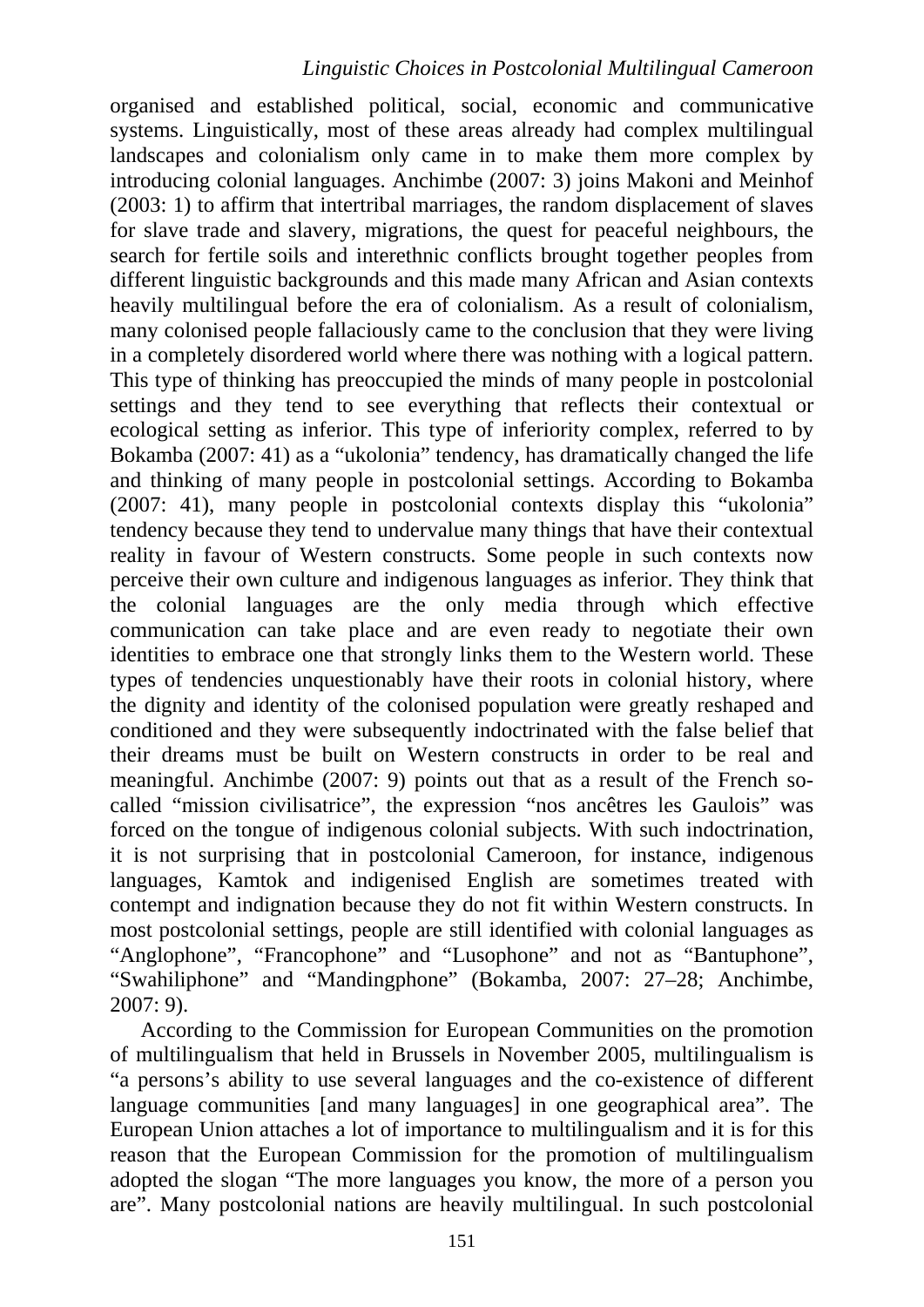settings, indigenous languages, pidgins and creoles co-exist with one or more colonial languages. In most cases, a single speaker has the ability to speak two or more languages. But in such contexts, very few people are conscious of the fact that it is only a very blessed tongue that is multilingual. In other words, many people in multilingual settings think it is more prestigious to speak an exonormative language than to speak languages that are rooted in their sociocultural realities.

### 3. CAMEROON AS A MULTILINGUAL NATION

Before colonialism came to make the linguistic situation of Cameroon more complex, this West African nation could already boast of hundreds of indigenous languages and a major lingua franca known today as Kamtok. The country can now identify as many as 285 indigenous languages, though four are said to have already died (Ethnologue, 2001). From the outset, the government was very hesitant to give these languages the place they deserve. But recent developments show that these languages, which are carriers of the Cameroonian culture, are being recognised as strong forces to reckon with. The Summer Institute of Linguistics (SIL)'s (2004) report, quoted in Mforteh (2007: 94), reveals that 166 of these languages have already been standardized; 36 are being taught in some primary schools; 18 of them now have the translated version of the Holy Bible; 30 of them have the translated version of the New Testament and 30 have translated portions of the Scriptures. The most recent development in relation to the status of Cameroonian indigenous languages is the creation of a Department of Cameroonian Languages and Cultures at the Higher Teacher Training College, a branch of the University of Yaounde that trains secondary and high school teachers. This is a promising sign that the government is determined to raise the status of these languages, which have for many years been relegated to the background, probably because of what Bokamba (2007: 41) refers to as a "ukolonia" tendency.

Before colonial languages (English and French) formally gained admission into the linguistic spectrum of Cameroon, the indigenous languages existed alongside Cameroon Pidgin English, which is now known as Kamtok. The name "Kamtok" (Cameroon talk) is preferable because of three reasons. First, the language is no more a pidgin, given that it displays most, if not all, creolistic traits (see Ngefac, Ms). Second, it transcends most ethnic, educational, geographical, professional, religious and other social boundaries, given that its speakers are not restricted by nay of the social boundaries. Third, it has incredible communicative potential, given that it has served communicative needs of Cameroonians for more than five hundred years (see Kouega, 2008) and today it remains one of the most widely spoken languages in the country. The linguistic features of this contact language are drawn from the colonial languages spoken in Cameroon and the indigenous languages. There are even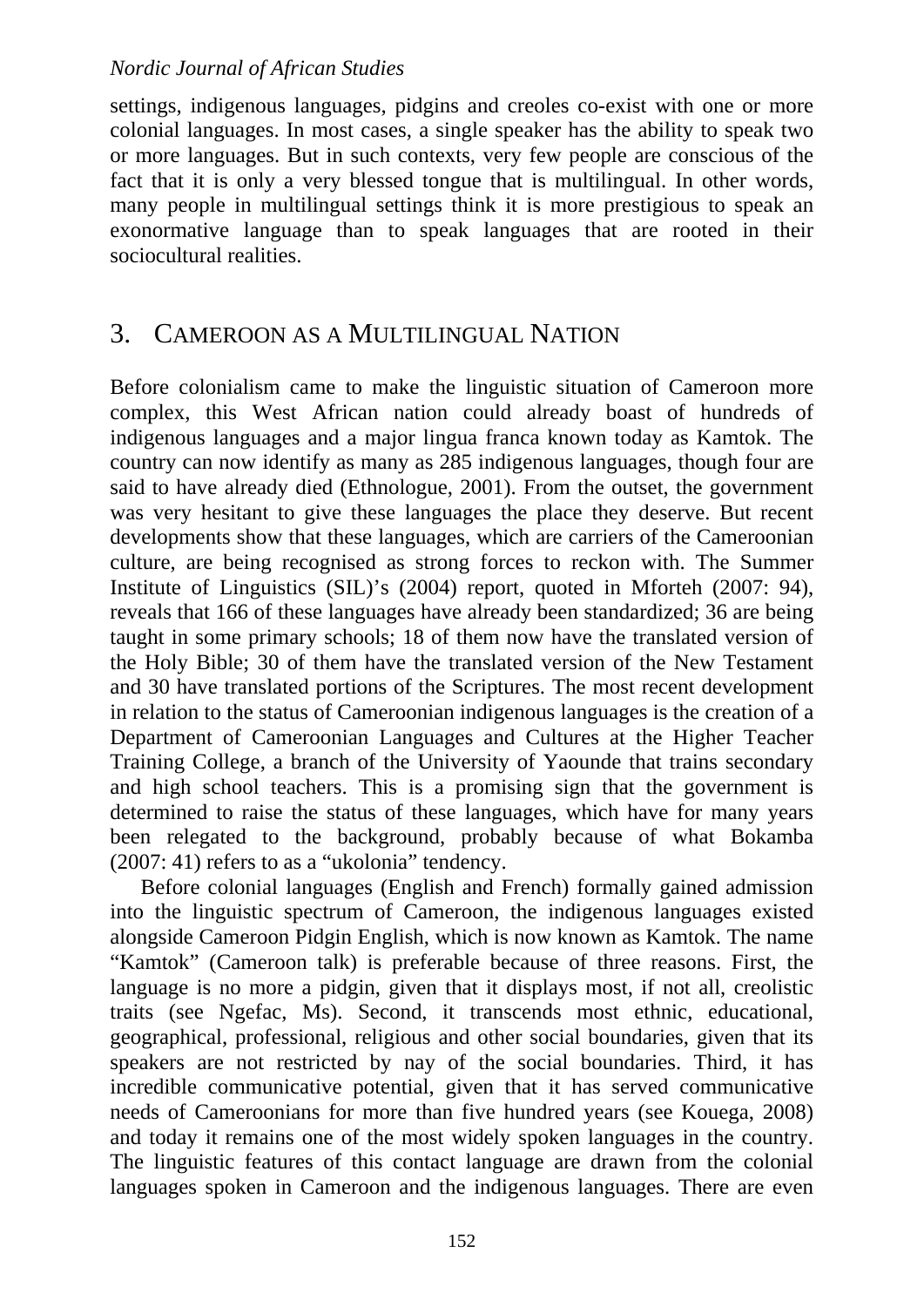traces of Portuguese in this language, given that the language was born out of contact between the indigenous population and Portuguese businessmen who came to the coastal regions of Cameroon in 1472 in search of slaves and raw materials. Cameroon Pidgin English has therefore existed in Cameroon for more than 500 years (Kouega, 2003) and has adapted itself significantly to the ecological and sociocultural realities of Cameroon. The language now has systematic linguistic peculiarities that are very different from those of the languages from which it originated. It has even become the mother tongue of many children in Cameroon (Koenig et al., 1983; Schröder, 2003; Neba et al., 2006). It is for these reason that many people think the language is now a creole and should no longer continue to carry the pidgin label, which suggests a marginal and simplified language that serves only limited and temporary communicative needs. In spite of the wide-spread nature of Kamtok and the fact that it is a lingua franca that has penetrated the hearts and minds of most Cameroonians, there are many attempts from the government sector to discourage and even ban its use (Alobwede, 1998). The argument often advanced is that it is an impediment to the effective learning of English, one of the colonial legacies in Cameroon. Is it what Bokamba (2007: 41) refers to as a "ukolonia" tendency?

The existence of Kamtok in Cameroon has given birth to other languages, which other schools of thought would refer to as varieties of Kamtok. These languages include Camfranglais and Mbokotok<sup>1</sup>. They are actually in-group languages with well defined boundaries. Camfranglais ("Cameroonfrenchenglish"), for instance, is seen as the language of French-speaking youths in urban areas in Cameroon (see Kouega, 2003). Most of its lexical items are taken from French and English. Mbokotok is a language spoken by unemployed people who embark on all types of activities, especially commercial activities, to raise money for their daily bread. The name of the language has two stems: "mboko", which means an irresponsible person or a vagabond, and "tok", coined from the word "talk". The whole name means the talk or language of people with doubtful moral background. Speakers of this language perceive themselves differently from the way they are perceived by out-group members, as shall be seen later on in this paper.

In spite of the temptation to consider Camfranglais and Mbokotok as varieties of Kamtok, these are distinct languages. Kamtok borrows most of its lexical items (about 80%) from English, its main lexifier, but has a grammatical structure that is significantly different from that of English. Camfranglais, on the other hand, borrows more than 80% of its lexicon from French and a very limited percentage from English, and the structure of the language is predominantly that of French (see Férrel, 2009). Mbokotok, on the other hand,

<u>.</u>

<sup>1</sup> B. M. Sala told me during a conversation that he would eventually carry out a project to describe Mbokotok as a distinct variety of Kamtok. Its status either as a variety of Kamtok or as an independent language in its own right will be known only after the completion of research works like the one envisaged by B.M. Sala.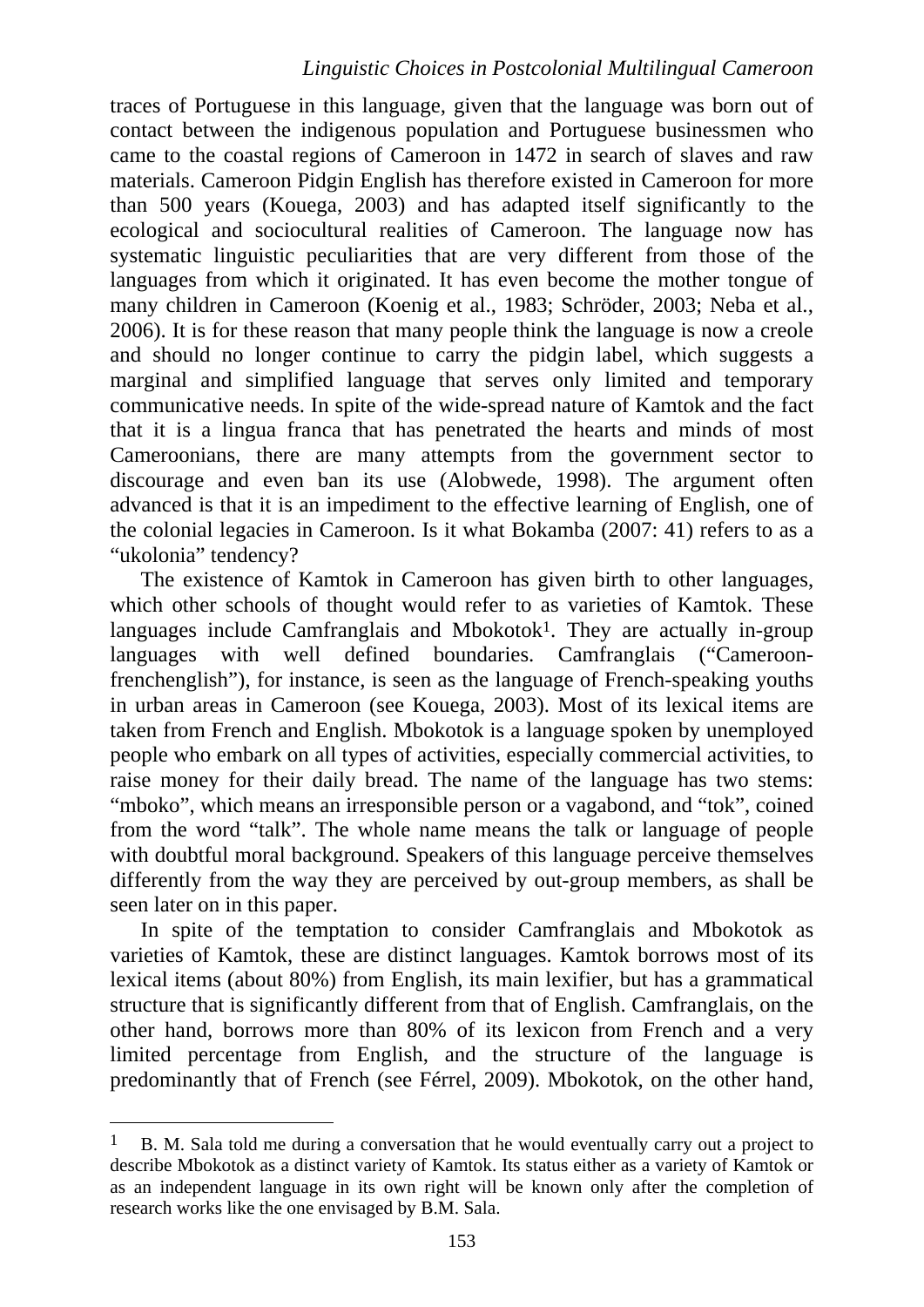has a structure that is neither that of French nor that of English. Most of its lexicon is created, though it also borrows from French, English, Kamtok and the indigenous languages. One major difference between Mbokotok and the other restructured languages is the fact that it is highly coded and its intelligibility is significantly limited to in-group members.

The languages presented so far co-exist in Cameroon with French and English, the two official languages of the country. Out of the ten regions that make up the country, eight are French-speaking and two are English-speaking. Despite the fact that every Cameroonian is identified with one of the official languages either as Francophone or Anglophone, the country's constitution and the language policy of the country, at least in principle, expect every Cameroonian to be bilingual in the two official languages. Whether this policy to implement bilingualism in French and English has been successful remains a highly debatable issue. A few years back, there was a general outcry from the English-speaking community that the bilingual status of the country was far from being practical, given that most administrative documents and decrees existed only in French, and English-speaking Cameroonians were not given the place they deserve. Simo Bobda's (2001) study provides a good picture of the discontentment that has characterised the Anglophone community in Cameroon. It is pointed out in this study that Anglophones have often complained against "accumulated injustice perpetrated against their language, themselves and their culture… after a quarter of a century of co-existence with their francophone countrymen" (Simo Bobda, 2001). As a result of this alleged injustice against, and marginalisation of, the Anglophones and their culture, the author points out that revolutionary tendencies that threaten the harmony of the country have often erupted.

In spite of the cultural/linguistic friction that has often characterised the relationship between Francophone and Anglophone Cameroonians, it is reported that Francophones are now passionately rushing for English and the English system of education (Kouega, 1999; Anchimbe, 2007; Mforteh, 2007). But Anchimbe (2007) describes this new interest in English and the English system of education as an identity opportunism whereby postcolonial multilingual speakers choose an identity or a language at a given time based on the advantages they are likely to benefit. He concludes that the rush for English by Francophone speakers is not because of their positive attitude towards Englishspeaking Cameroonians, but he rather sees it as an attempt to catch-up with the advantages that are associated with English, the language of globalization and modern technology.

The discussion underscored so far in (3) shows that a multiplicity of languages with different statuses and functions co-exist in Cameroon. In such a complex multilingual context, it is sociolinguistically significant to investigate speakers' language choices, their reasons for choosing certain languages, and not others, and attitudinal tendencies that ensue from the choices. For instance, if a speaker declares that he or she does not speak, say, Mbokotok or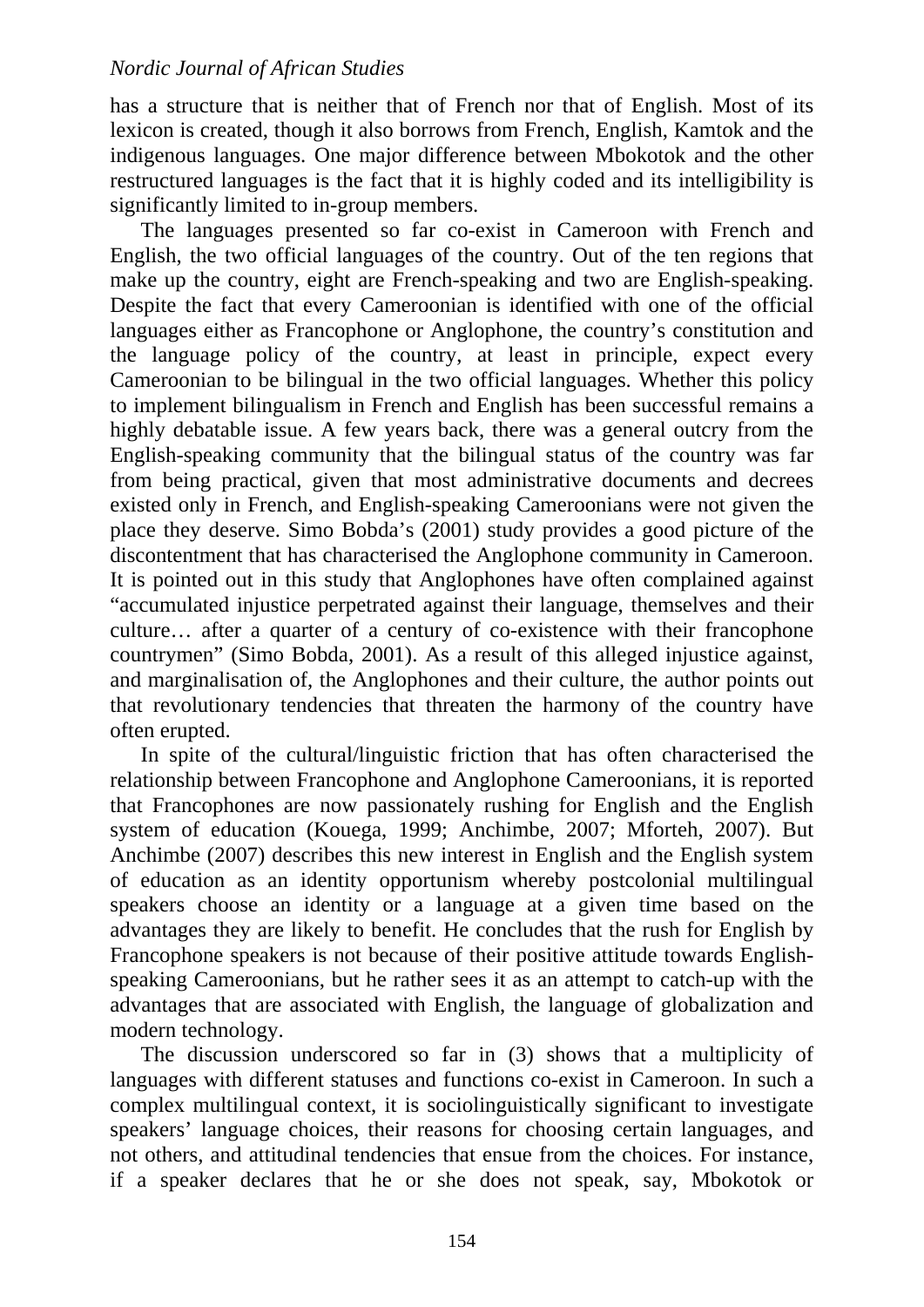Camfranglais, is it because of lack of proficiency in these languages or the speaker's choice is motivated by other attitudinal or political reasons?

### 4. METHODOLOGY

A number of methodological strategies were used to investigate speakers' language choices in postcolonial multilingual Cameroon. First, carefully designed questionnaires that assess language choices and attitudes were administered to 150 speakers living in both English and French-speaking towns in Cameroon. They were selected according to the two sociolinguistic factors under study, namely, official language background (Anglophone or Francophone), and age. Out of the total number of questionnaires administered, 128 were filled in by the informants and returned and 120 were considered to evaluate the impact of age and official language background on the choice of languages in Cameroon. It should be noted that 120 questionnaires, not 128, were considered for the investigation because of the need to have a uniform number for the three age groups that made up each of the two categories of speakers (Francophones and Anglophones). A total of 20 informants for each of the age groups (15–25, 26–39 and 40 and above) from the two linguistic backgrounds were therefore considered. A total of 60 informants for each of the official language backgrounds (Anglophones and Francophones) were also considered. Second, the informants' responses were quantified and expressed as percentages according to the different sociolinguistic factors under study. Third, the reasons for the different language choices were equally quantified according to the sociolinguistic factors and then expressed as percentages. Through these methodological strategies, it was possible to determine the language choices speakers from the two sociolinguistic backgrounds make, their reasons for choosing or for rejecting certain languages and attitudinal tendencies that ensue from the choices.

# 5. POSTCOLONIAL MULTILINGUAL CAMEROON AND THE DRAMA OF LANGUAGE CHOICE

# 5.1 AGE, OFFICIAL LANGUAGE BACKGROUND AND LANGUAGE CHOICES

The existence of such languages as Camfranglais, Kamtok, Mbokotok, indigenous Cameroonian languages, English and French with different statuses and functions in the same context and the language choices speakers make would reveal diverse attitudes and perceptions, as earlier stated. Declaring that one does, or does not, usually speak a particular language or languages may reveal significant sociolinguistic information other than just revealing that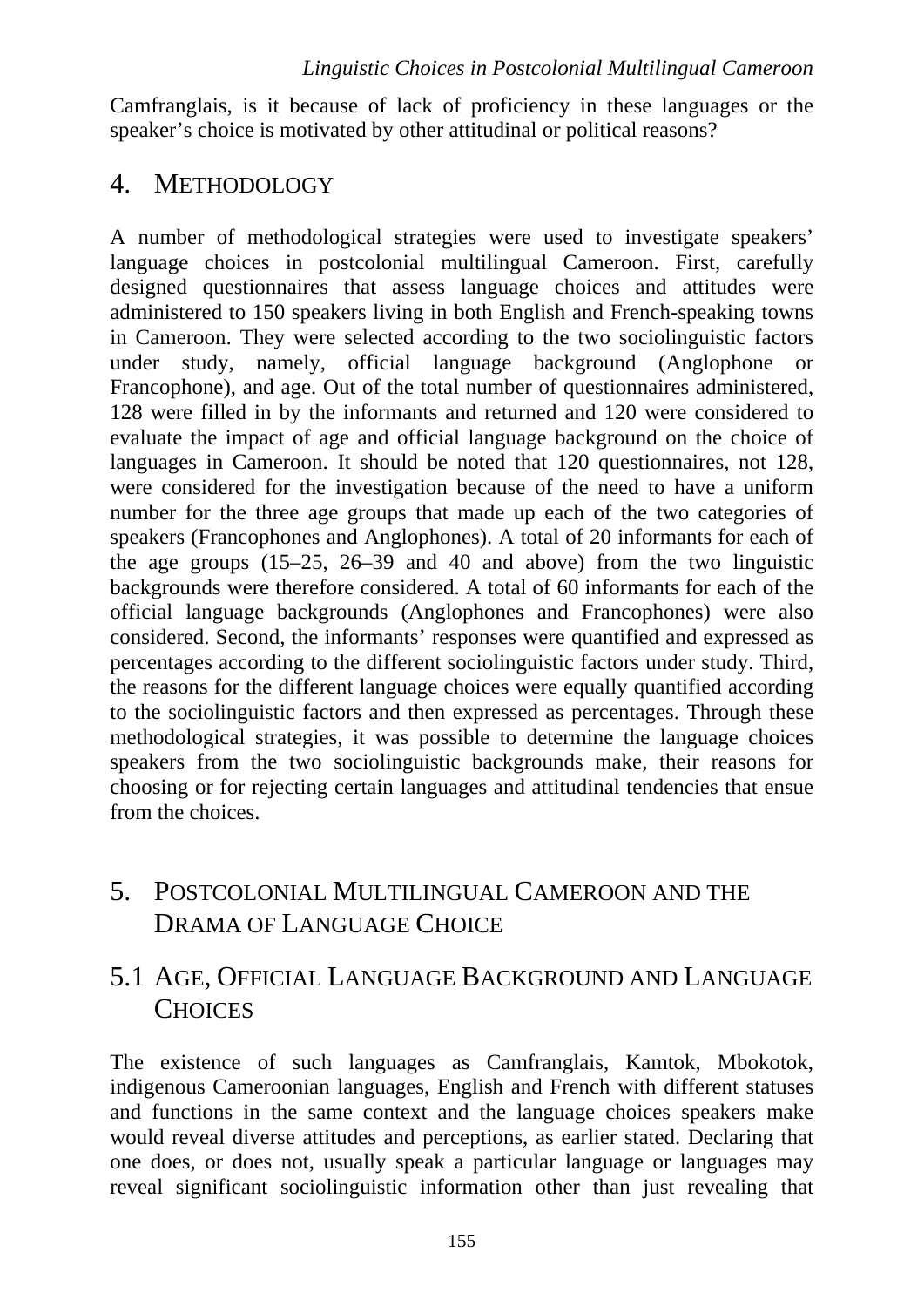person's level of competence in the language or languages. This is partly why this study set out to investigate speakers' choices in postcolonial multilingual Cameroon and the reasons for the choices, as an attempt to explore attitudinal tendencies and other motivations that are behind the choices.

Following the methodological strategy underscored above, speakers' choices were investigated according to two sociolinguistic factors (age and official language background). As concerns the choices made in relation to age, informants of different age groups were evaluated within the context of their official language background, that is, both English-speaking and Frenchspeaking informants of different age groups were evaluated separately, given that their language choices were hypothesized to be different. The following table presents the language choices of three different age groups from the two major linguistic backgrounds.

| -- 1.J          | Franco-        | Anglo-         | Franco-   | Anglo-    | Franco-        | Ango-    | No. of     | $%$ of   |
|-----------------|----------------|----------------|-----------|-----------|----------------|----------|------------|----------|
|                 | phone          | phone          | phone     | phone     | phone          | phone    | speakers   | speakers |
|                 | $15 - 25$      | $15 - 25$      | $26 - 39$ | $26 - 39$ | 40 and         | 40 and   |            |          |
|                 |                |                |           |           | above          | above    |            |          |
| Cam-            | 100            | 10             | 65        | 15        | $\overline{0}$ | $\theta$ | 38         | 32       |
| franglais       |                |                |           |           |                |          |            |          |
| Kamtok          | $\overline{0}$ | 60             | 10        | 100       | 80             | 100      | 72         | 60       |
| <b>Mbokotok</b> | $\Omega$       | $\overline{0}$ | 15        | $\Omega$  | 45             | 20       | 16         | 13       |
| Indigenous      | 45             | 40             | 85        | 70        | 100            | 100      | 88         | 73       |
| Language        |                |                |           |           |                |          |            |          |
| English         | 45             | 100            | 90        | 100       | 70             | 100      | <b>101</b> | 84       |
| French          | 100            | 70             | 100       | 65        | 100            | 55       | 98         | 82       |

**Table 1.** *Percentage of Francophone and Anglophone speakers according to age and the*  *different languages spoken in Cameroon*.

The above table reveals significant sociolinguistic information about the language choices of French-speaking and English-speaking Cameroonians of different age groups. First, it reveals the languages that are most spoken and least spoken by each age group from the two major identity backgrounds. Second, it shows in which cases the impact of the official language background is more dominant than the influence of age in the speakers' choices of the languages. As concerns the languages that are most spoken and least spoken by the different age groups, it can be seen from the table that Camfranglais is most spoken by Francophone speakers between the ages of 15 and 25, given that 100% of informants from this age group acknowledged that they speak it. The table also shows that this language is least spoken by speakers above the age of 40, given that no single informant from this age group identified himself or herself as its speaker. Kamtok is least spoken by Francophone speakers between the ages of 15 and 25 and most spoken by Anglophone speakers between the ages of 26 and 39 and those above the age of 40, given that all the Englishspeaking informants within these age groups confirmed that they use the language for their daily communication. Francophone speakers above the age of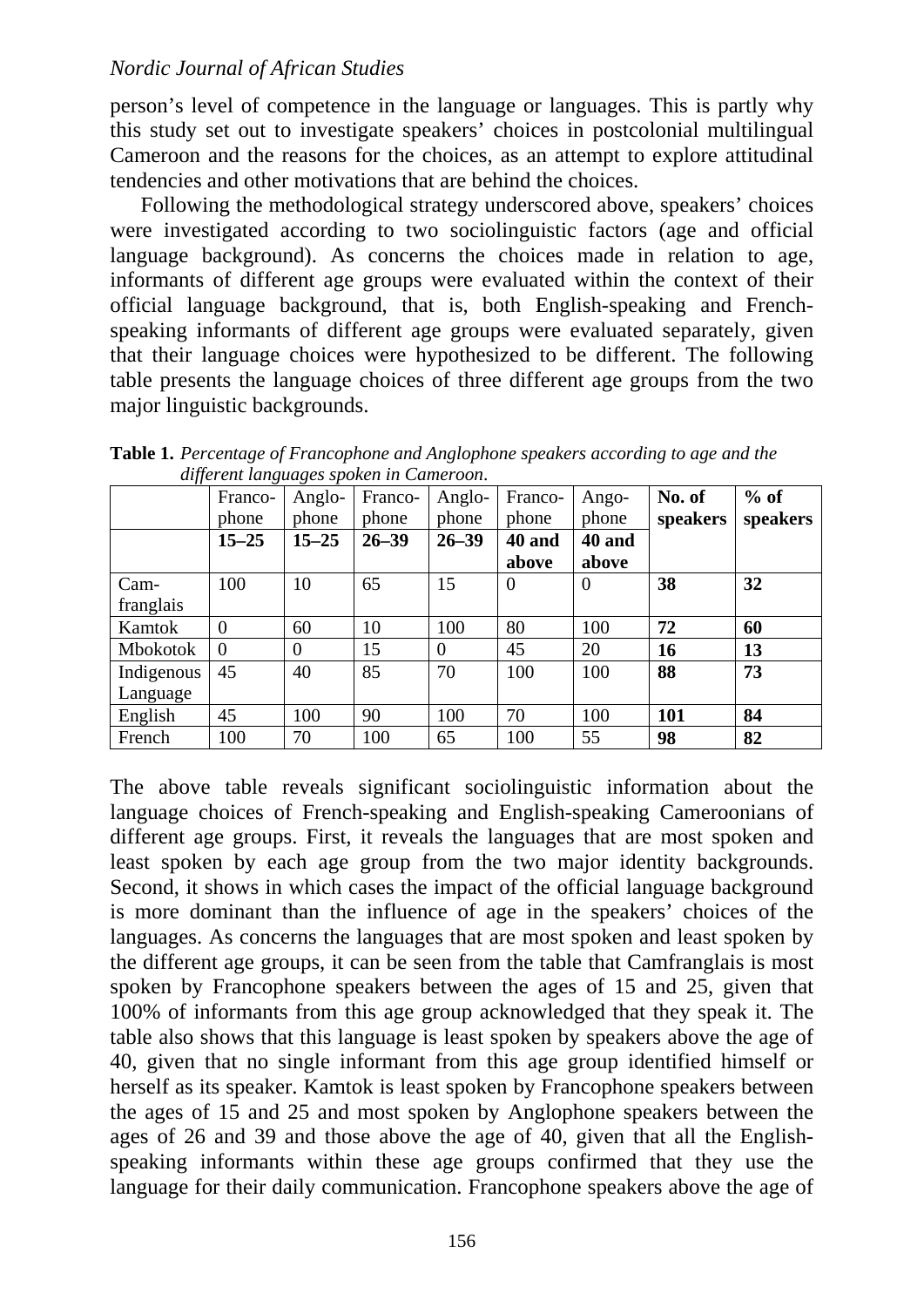40 very much use this language, given that up to 80% of the informants testified that they speak the language. With regard to Mbokotok, the table also shows that this language is not generally spoken by younger speakers, especially those of the English-speaking background. Below the age of 40, the few who testified that they speak this language (i.e. 15% of speakers between the age of 26 and 39) are only Francophone speakers. The language is mostly spoken by those from the age of 40, but within this age group, French-speaking Cameroonians seem to be more interested in the language than their English-speaking counterparts, as the table shows. Concerning the indigenous languages, the pattern displayed in the above table shows that, generally speaking, older speakers speak them more than younger ones. Cases where all the informants (i.e. 100%) acknowledged that they speak their indigenous languages all involved those from the age of 40. As concerns English and French, the two official languages of the country, predictably, all Francophone speakers, irrespective of their age group, testified that they speak French and all Anglophone speakers, irrespective of age group, also acknowledged that they speak English. But the pattern is different with regard to speakers of one official language speaking the other language. For instance, only 45% of Frenchspeaking informants between the age of 15 and 25 and only 70% of those from the age of 40 indicated that they use English to express their communicative needs. These percentages, though considered low, would be seen as impressive and a significant improvement by those who are familiar with the hitherto negative attitude Francophone Cameroonians had towards English. As concerns Anglophone speakers, interestingly, the percentage of speakers who asserted that they speak and use French to express their communicative needs reduces systematically as one climbs the age ladder, as the table shows. The reasons for this tendency are discussed in the next section.

All in all, the above table reveals the language choices of the different age groups and the impact of the official language background. For instance, Francophone speakers between the age of 15 and 25 indicated that they speak Camfranglais and French most and Anglophone speakers of the same age group prefer to speak English, French and, to a certain extent, Kamtok. Francophone speakers between the ages of 26 and 39 mostly use French, English, indigenous languages and, to a limited extent, Camfranglais, as their media of communication. Anglophone speakers of the same age group mostly speak English, Kamtok, indigenous languages and, to a certain extent, French. Speakers from the age of 40, irrespective of official language background, mostly use their indigenous languages, Kamtok and the language that defines their identity as Anglophone or Francophone. Speakers of this age group, irrespective of their official language background, are least interested in Camfranglais. Mbokotok serves as a medium of communication more for Francophone speakers from the age of 40 than for their Anglophone counterparts. The impact of the official language background in making language choices is also very glaring from the above table. For instance, Camfranglais and, to a certain extent, Mbokotok are more of interest to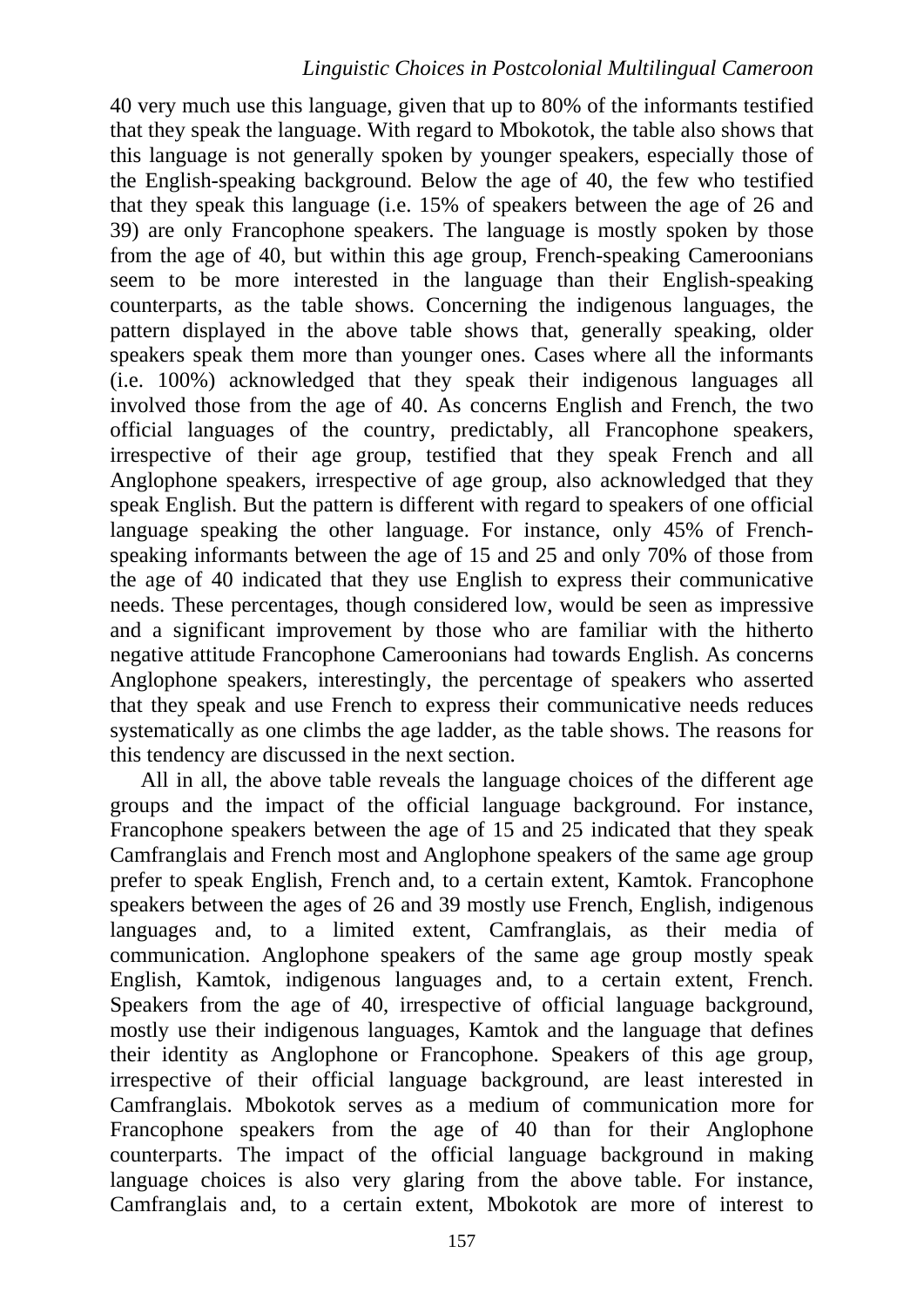Francophone speakers; English, at least for now, continues to be more of interest to Anglophone speakers than to their Francophone counterparts, though the situation may eventually change, as reported in previous studies. In spite of the fact that Kamtok is highly solicited by both Anglophone and Francophone older speakers, the above table shows that younger Francophone speakers are not interested in this language, etc.

# 5.2 SPEAKERS' REASONS FOR CHOOSING OR FOR REJECTING PARTICULAR LANGUAGES IN CAMEROON

Reporting that speakers in postcolonial multilingual Cameroon speak or do not speak a particular language or languages is not enough if the reasons for such language behaviours are not known. Besides asking the informants of this study to say which languages they speak, and do not speak, they were asked to give reasons for using or for not using certain languages to express their communicative needs. The reasons provided by the informants were grouped according to their similarities in relation to the languages under study and then quantified, by establishing their frequencies. These reasons are presented below according to the various languages under study.

### *Camfranglais*

As concerns Camfranglais, the 38 speakers (32%), out of 120, who use this language as a medium of communication advanced the following reasons for speaking the language.

- Because Camfranglais is the language for people of my age group ……………...79%
- Because Camfranglais is the fashionable language of the day …………………...21%

The 82 speakers (68%) who do not use this language as a medium of communication gave the following reasons for not choosing the language:

- Because Camfranglais is the language of rascals and irresponsible children …….76%
- Because Camfranglais is childish …………………………………………………24%

### *Kamtok*

With regard to Kamtok, 60% of the informants (72 informants out of 120) said they use this language for their daily communication. The reasons they advanced for speaking the language include the following:

- Because Kamtok is the language of intimacy between and among friends and the easiest language for communication………………………………………………44%
- Because Kamtok guarantees communication with every Cameroonian, irrespective of his or her linguistic background …………………………………………………..56%

The 48 informants (40% of the speakers) who said they do not speak Kamtok all advanced a single reason for rejecting this language, namely, that a pidgin is likely to contaminate their English.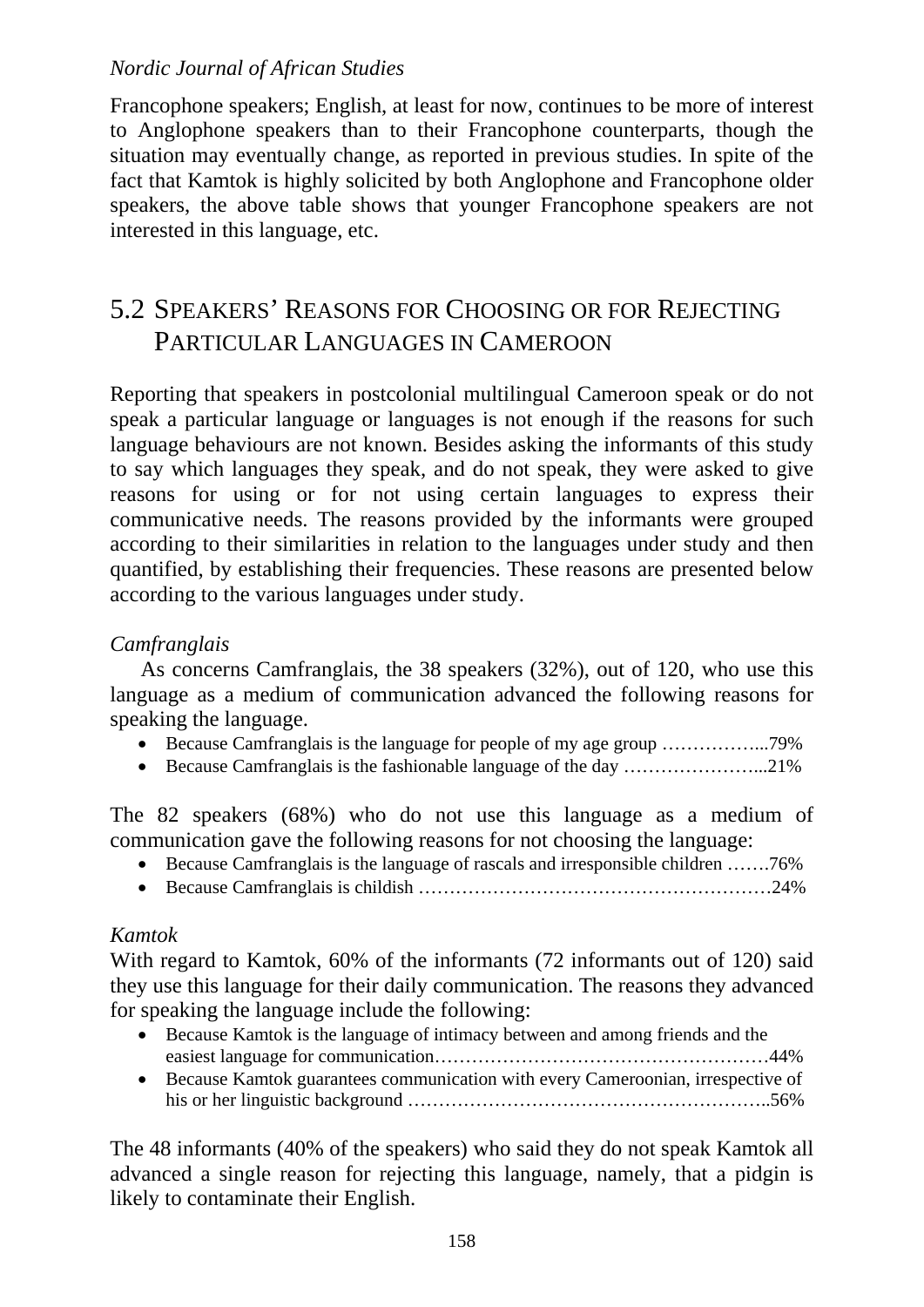### *Mbokotok*

As concerns Mbokotok, the few speakers who indicated that this language is one of their media of communication (13%) gave two main reasons for choosing this language to express their communicative needs. These reasons include the following:

- Because Mbokotok is the language for "struggling people" with a common background ………………………………………………………………………. 81%
- Because Mbokotok is the language of intimate friends in very relaxed and casual environments often use to imitate the rustics for the sake of fun ……………….. 19%

Those who do not speak this language (87%) all indicated that they do not speak it because it is the language of people with a doubtful moral background.

#### *Indigenous languages*

As concerns the indigenous languages, 73% of the informants said that they use these Cameroonian mother tongue languages as media of communication. The reasons for the choice of these languages are as follows:

- Because the mother tongue is the language that actually defines one's cultural identity ……………………………………………………………………77% • Because the mother tongue is the language used for communication
- in the village ……………………………………………………………………….14%
- Because the mother tongue is the language used for communication at our home …………………………………………………………………………9%

The 32 (27%) non-speakers of indigenous languages gave the following reasons for not speaking their mother tongue.

• Because I do not know how to speak it; we speak only French or English at home ………………………………………………………………….................72% • Because I never grew up in the village ……………………………………………28%

### *English*

With regard to English, the 41 Francophone informants, out of 60, who indicated that this language is one of their media of communication, gave the following reasons for choosing the language as a medium of communication:

- Because English is one of the official languages of Cameroon …………………..22%
- Because English guarantees communication with fellow Anglophone brothers and sisters ……………………………………………………………...........................17%
- Because English is the language of the global village and a window to international opportunities ………………………………………………………………………54%
- Because English is one of the languages used for communication in our home .......7%

As concerns the 19 non-speakers of English (17%), they advanced the following reasons for not speaking the language:

- Because there are limited opportunities to learn English, given that Anglophones speak only French and Pidgin English …………………………………………….79%
- Because English is very difficult to speak …………………………………………………………21%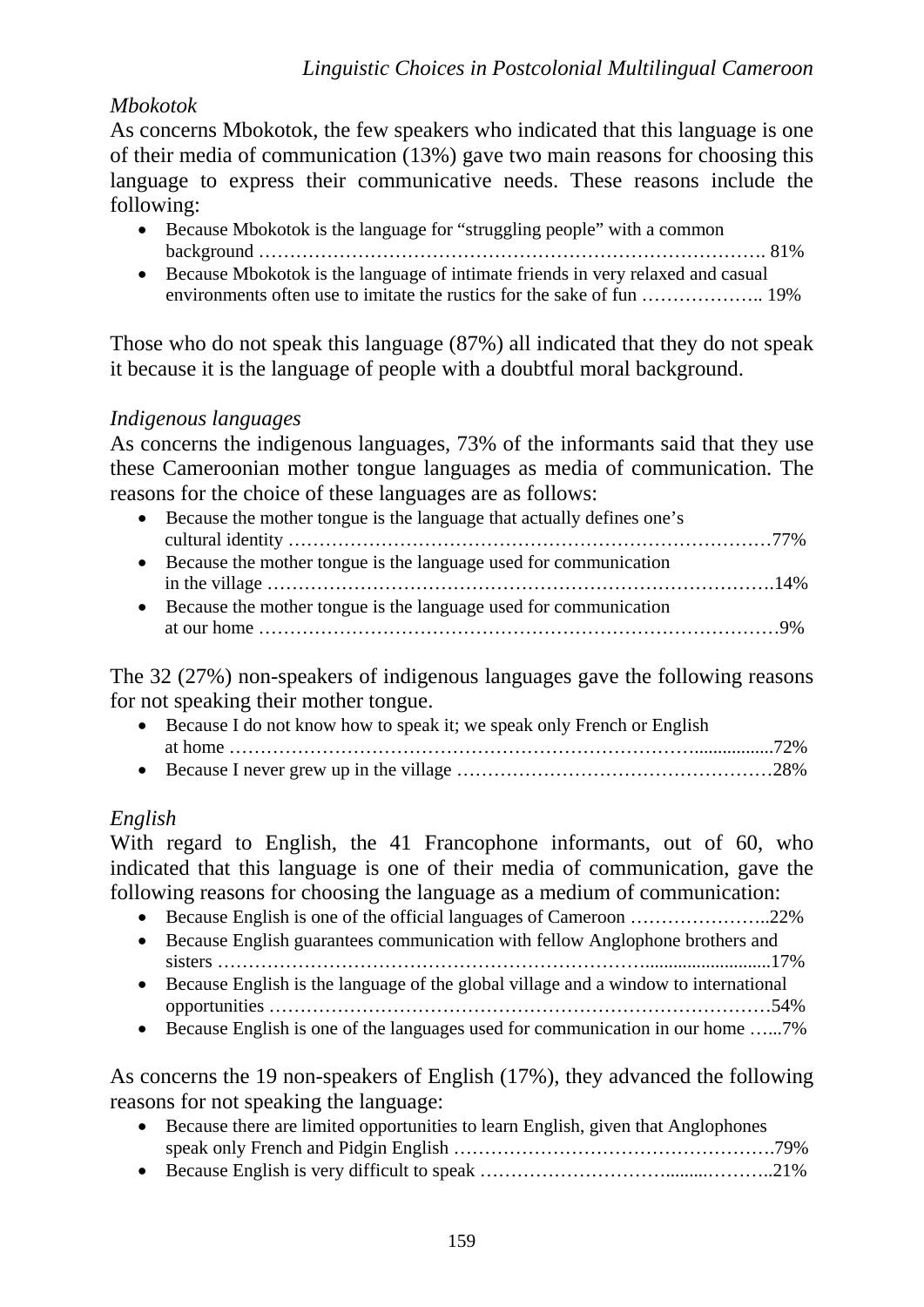### *French*

Concerning French, the 38 English-speaking informants who indicated that they speak this language gave the following reasons for speaking it:

- Because French is one of the official languages of Cameroon and every Cameroonian is supposed to speak the two official languages …………………………………..32%
- Because French is the medium of communication when I interact with francophone interlocutors who do not speak English …………………………………………...50%
- Because French is one of the languages used for communication in our home .....18%

The 22 anglophone informants who said French is not one of their media of communication gave the following reasons:

- Because French is the language of domination and exploitation ...........................59%
- Because I do not like the French culture, including its language …………………27%
- Because French offers limited opportunities at the international level………………………………………………………………………………..14%

# 6. THE SOCIOLINGUISTIC IMPLICATIONS OF THE FINDINGS AND CONCLUSION

The language choices speakers make in postcolonial multilingual Cameroon and the reasons for choosing or rejecting the languages have significant sociolinguistic implications.

First, the fact that older people, irrespective of their official language background, have no interest in Camfranglais and rather consider it a childish language and the language of irresponsible children confirms Chambers' (1995) observation that younger and older people belong to two different worlds with opposing values. The older generation is said to be very conservative and less concerned with fashion while younger people are innovative and creative in their social life, including their language. Chambers (1995: 171) adds that younger people see their parents' control over their lives as a "suffocating authority which they must rebel against" and it is their wish that older people should judge their rebellion as "frivolous" or "extravagant" for the rebellion to fulfil its social function. This certainly explains why older people consider the language as the medium of communication for irresponsible children.

Second, the fact that many young speakers (15–25 years and 26–39 years), especially French-speaking ones, tend to avoid Kamtok is illustrative of their determination to improve their knowledge of English, given that Cameroonians have been made to understand that Pidgin English is an impediment to the effective learning of good English. On some university campuses in Cameroon, one can find all types of signposts overtly banning the use of Pidgin English. But the impact of other languages such as Camfranglais, the indigenous languages, Mbokotok and French are hardly ever considered. It is not surprising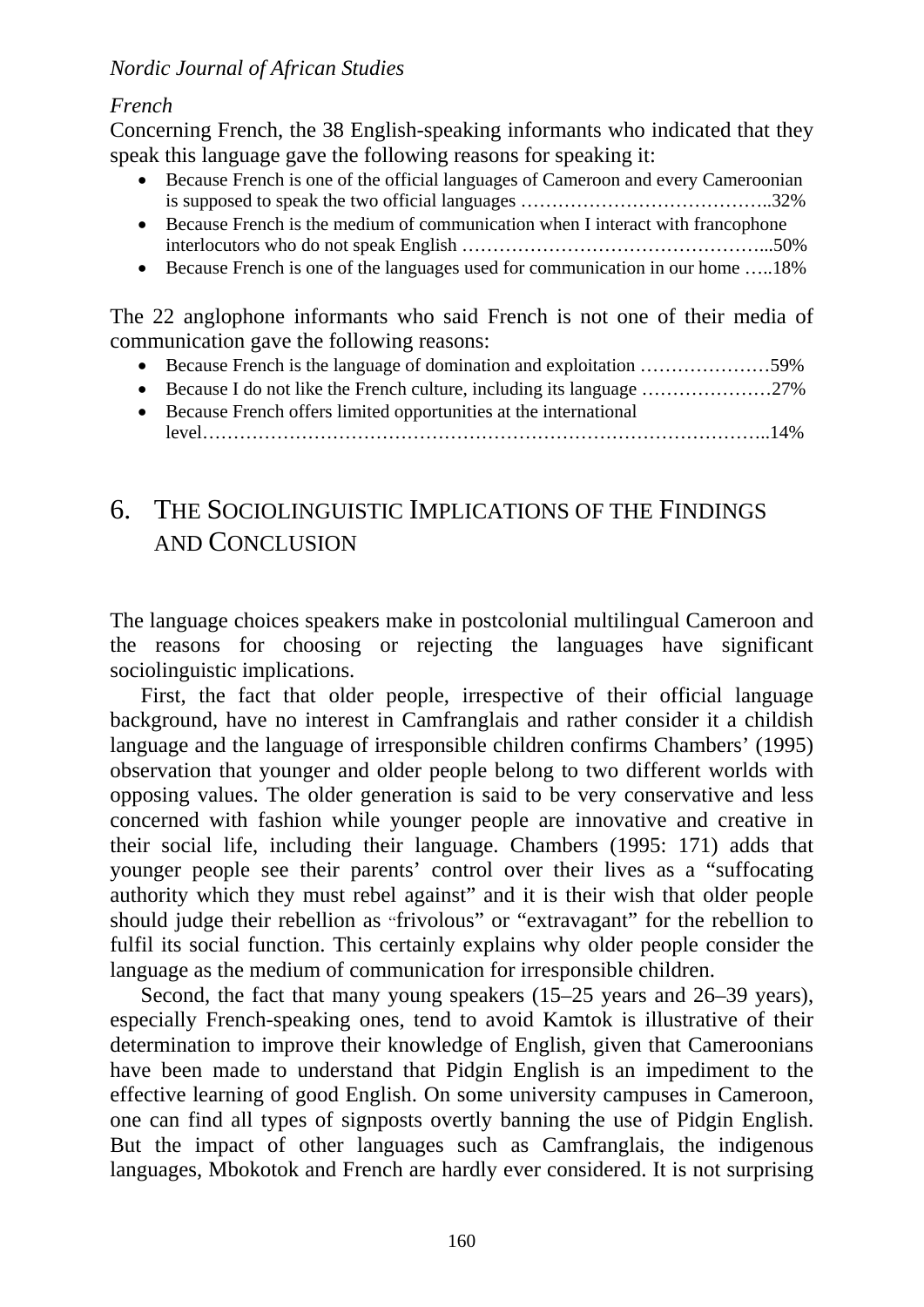that all the informants who said they do not speak Kamtok asserted that Pidgin can contaminate their English.

Third, the fact that Kamtok is spoken by people across the official language background and across other social boundaries implies that the language can seriously unite Cameroonians. As high as 80% of French-speaking informants and 100% of English-speaking informants above the age of 40 indicated that they use this language as a medium of communication. This implies that the official language background is not an impediment for the choice of this language as far as older speakers are concerned. Besides the official language background, the language transcends other social boundaries, such as ethnicity, gender, education and occupation. Kamtok can therefore serve as a serious source of national unity in Cameroon.

Fourth, a majority of those who identified themselves as speakers of Mbokotok asserted that it is the language of "struggling people with a common background" and this implies that speakers of this language do not perceive themselves as vagabonds or rustics, as they are generally seen by out-group members. This language, to them, is a means to expose their plight as jobless people who are still struggling to give meaning to their lives. But to out-group members, speakers of this language are social radicals with doubtful moral background.

Fifth, the fact that only 73% of the informants speak their indigenous language and up to 82% and 84% of the informants speak French and English, respectively, shows that Cameroonians, especially the youths, attach more importance to European languages than to their indigenous languages, which are supposed to be the first carriers of their Cameroonian identity. It should be noted that it is only a recent development that the indigenous languages in Cameroon are given some attention, as many are in the process of being standardized and others are already being taught in some schools (SIL's 2004 report and Mforteh, 2007). The tendency before this recent development was that these indigenous Cameroonian languages were treated with disdain and no efforts were made to revitalize them. It is not surprising that Schneider (2007: 217), after Wolf (2001: 192), points out that in Cameroon "There is also a noteworthy proportion of children who do not learn an autochthonous African language at all (up to 16 percent)". Such a tendency shows that Cameroonians who prefer the colonial legacies (French and English) to their indigenous languages are under the influence of what Bokamba (2007: 41) calls "ukolonia", a tendency whereby some Africans believe that anything that has an African orientation is necessarily inferior and vice versa.

Sixth, the fact that the percentage of Anglophone informants who indicated that they speak French significantly reduces as one climbs the age ladder suggests that older speakers are more involved in the politics of the country than younger speakers. In other words, the fact that more older Anglophone speakers than the younger ones indicated that they do not speak French and even associated the language with domination and lack of opportunities at the international level suggests that age is an important factor in determining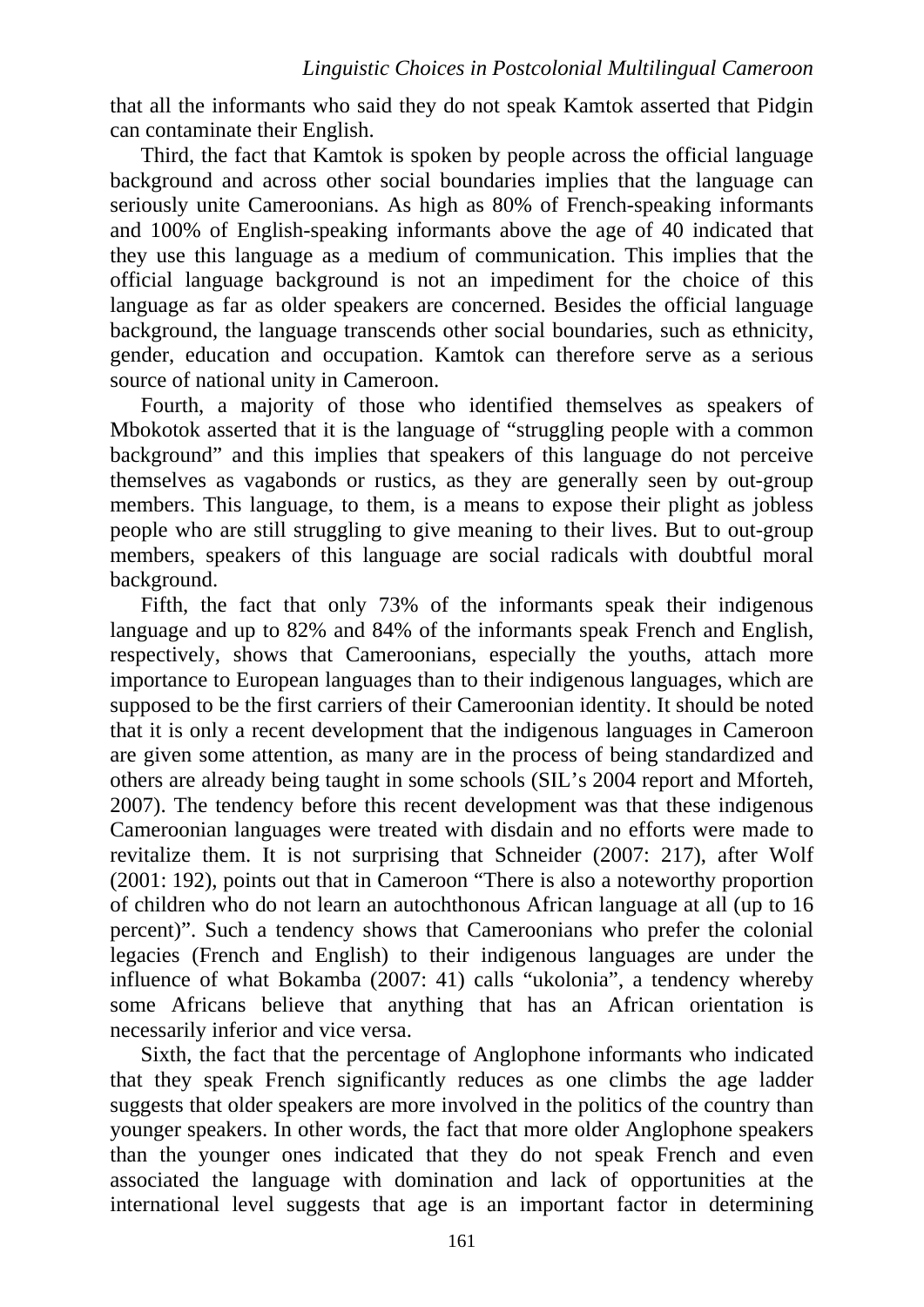Anglophones' appreciation of their union with French-speaking Cameroonians. It is worth reiterating here that some Anglophone Cameroonians have often argued that the terms of the agreement that led to their reunification with French Cameroon have not been respected, given that the Anglophone culture, their language and identity are given a second-class treatment. Before Frenchspeaking Cameroonians discovered that the English language is a passport to a world of opportunities in the new millennium, English and the English system of education were treated with an inferiority complex (see Kouega, 1999; Anchimbe, 2007; Mforteh, 2007) and very few Francophones were interested in using English as a medium of communication. It is not surprising that seven years ago Kouega (1999: 112) observed that Cameroon bilingualism is a "oneway expansion of bilingualism, with speakers of English operating increasingly or fully in French, but their French-speaking counterparts remaining largely monolingual".

Given therefore the findings of this study, one can maintain that in a multilingual postcolonial setting, such as Cameroon, linguistic choices can reveal different attitudes, language and political ideologies and other relevant sociolinguistic information other than just revealing the speakers' competence or incompetence in a given language. As this investigation shows, Cameroonians choose or reject the different languages used in Cameroon for various reasons. Camfranglais is preferred by Francophone youths to signal their involvement in fashion and to distinguish their world from that of the older generation. Those who reject the language wish to prove their maturity and responsibility. Another reason for rejecting this language may also be the wish to dissociate oneself from the political and cultural ideologies of in-group speakers of the language. Are Anglophone youths distancing themselves from this language because it is the preferred language of Francophone youths? Is it a conscious effort to dissociate themselves from the Francophone community? The fact that much official effort has been made to ban the speaking of Kamtok, yet it is still the medium of communication for many Cameroonians, irrespective of their official language background, suggests that language choices cannot be dictated from above; it is rather the decision of the speakers themselves to choose or reject a particular language. The widespread use of this language by Cameroonians from different social backgrounds, in spite of the official efforts to ban it is indicative of the importance Cameroonians attach to it. Those who avoid speaking the language do this for reasons other than lack of competence. The younger speakers who avoid this language are influenced by their wish to speak good English, given that they have been made to believe that Kamtok is an impediment to effective learning of English. The fact that Anglophone nonspeakers of French associate the language with domination, exploitation, dislike of the French culture and lack of international opportunities suggests their frustration and disappointment in the union with French-speaking Cameroonians.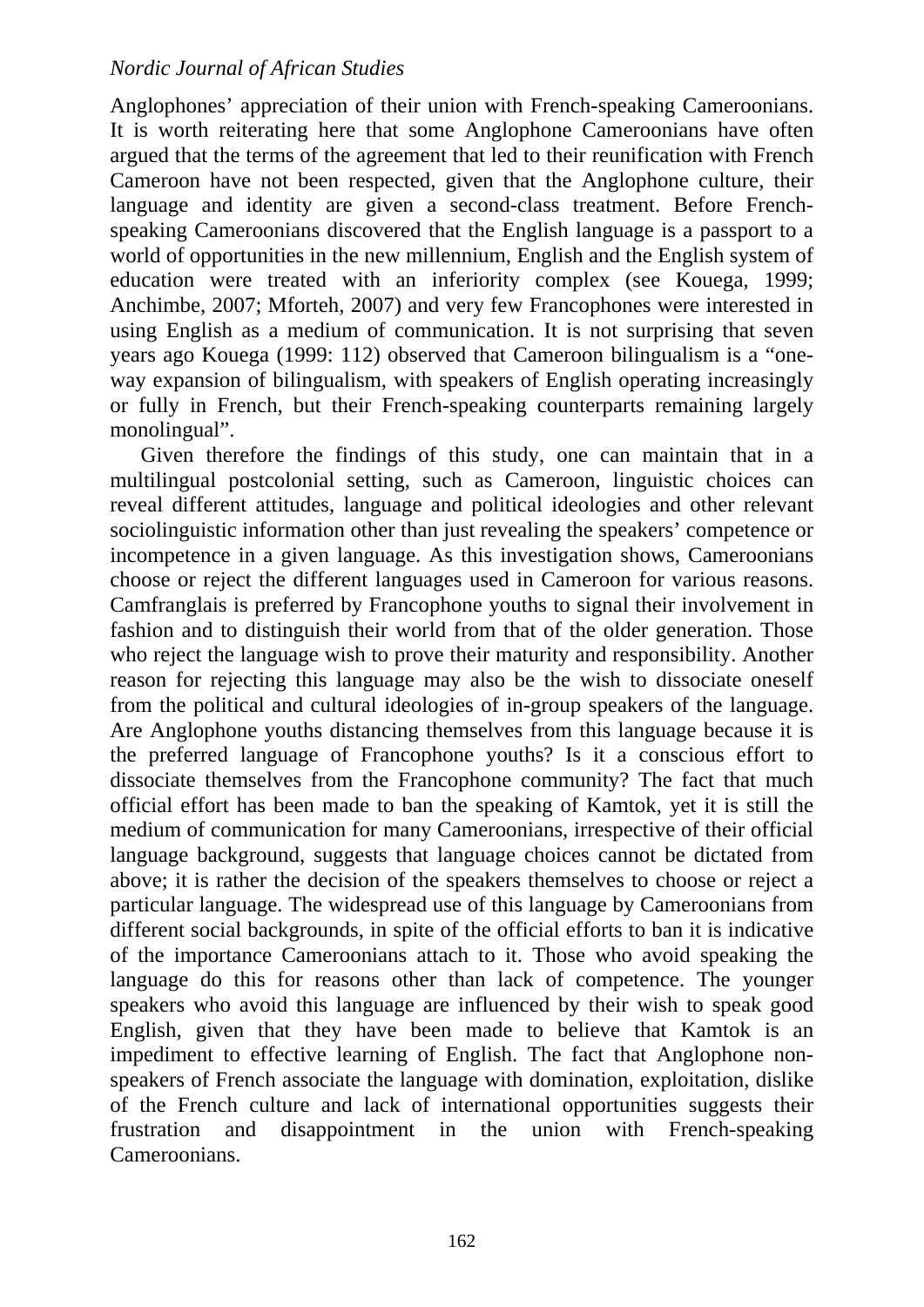# **REFERENCES**

|                 | Alobwede d'Epie, Charles. 1998.                                                                                                                                                                 |
|-----------------|-------------------------------------------------------------------------------------------------------------------------------------------------------------------------------------------------|
|                 | Banning Pidgin English in Cameroon? English Today 14(1): 54–60.                                                                                                                                 |
|                 | Anchimbe, A.E. 2007.                                                                                                                                                                            |
|                 | Linguabridity: Redefining linguistic identities among children in<br>urban areas. In: Anchimbe, A.E. (ed.), <i>Linguistic Identity in</i><br>Postcolonial Multilingual Spaces, pp. 66-86.       |
|                 | Bokamba, E.G. 2007.                                                                                                                                                                             |
|                 | Multilingual Policies in African Public Domains. In: Anchimbe, A.E.<br>(ed.), Linguistic Identity in Postcolonial Multilingual Spaces, pp. 27–<br>65. Newcastle: Cambridge Scholars Publishing. |
|                 | Chambers, J.K. 1995.                                                                                                                                                                            |
|                 | Sociolinguistic Theory. Oxford: Blackwell Inc.                                                                                                                                                  |
|                 | Ethnologue 2001.                                                                                                                                                                                |
|                 | http://www.ethnologue.com/show_country.asp?name=cameroon                                                                                                                                        |
|                 | Férrel, Carole de. 2009.                                                                                                                                                                        |
|                 | Pidgin and Francanglais in Cameroon. Paper presented at the 6 <sup>th</sup><br>World Conference on African Linguistics (WOCAL 6) held in<br>Cologne between August 17 and 2, 2009.              |
|                 | Koenig, E.L., E. Chia and J. Povey (eds.). 1983.                                                                                                                                                |
|                 | A Sociolinguistic profile of Urban centers in Cameroon. California:                                                                                                                             |
|                 | Cross-road Press.                                                                                                                                                                               |
|                 | Kouega, J.P. 1999                                                                                                                                                                               |
|                 | Forty years of official bilingualism in Cameroon: An appraisal.<br><b>English Today</b> $15(4)$ : 38–43.                                                                                        |
| 2003            | <i>Word Formative Processes in Camfranglais.</i> <b>World Englishes</b> 22(4):<br>511-538.                                                                                                      |
| 2008            | A Dictionary of Cameroon Pidgin English Usage. Munich: Lincom<br>Europa.                                                                                                                        |
|                 | Makoni, S. and U.H. Meinhof. 2003.                                                                                                                                                              |
|                 | Introducing Applied Linguistics in Africa. AILA Review 16: 1–12.                                                                                                                                |
|                 | Mforteh, A.S. 2007.                                                                                                                                                                             |
|                 | In search of new identities in multilingual Cameroon. In: Anchimbe,<br>A.E. (ed.), Linguistic Identity in Postcolonial Multilingual Spaces, pp.<br>$87 - 101.$                                  |
|                 | Neba, N. Ayu'nwi, E. F. Chibaka, G.G. Atindogbe. 2006.                                                                                                                                          |
|                 | Cameroon Pidgin English as a Tool for Empowerment and National<br>Development. African Studies Monographs 27(2): 39–61.                                                                         |
| Ngefac, A. (ms) |                                                                                                                                                                                                 |
|                 | Is Kamtok (or the so-called Cameroon Pidgin English) pidginising,<br><i>creolising or decreolising?</i>                                                                                         |
|                 |                                                                                                                                                                                                 |